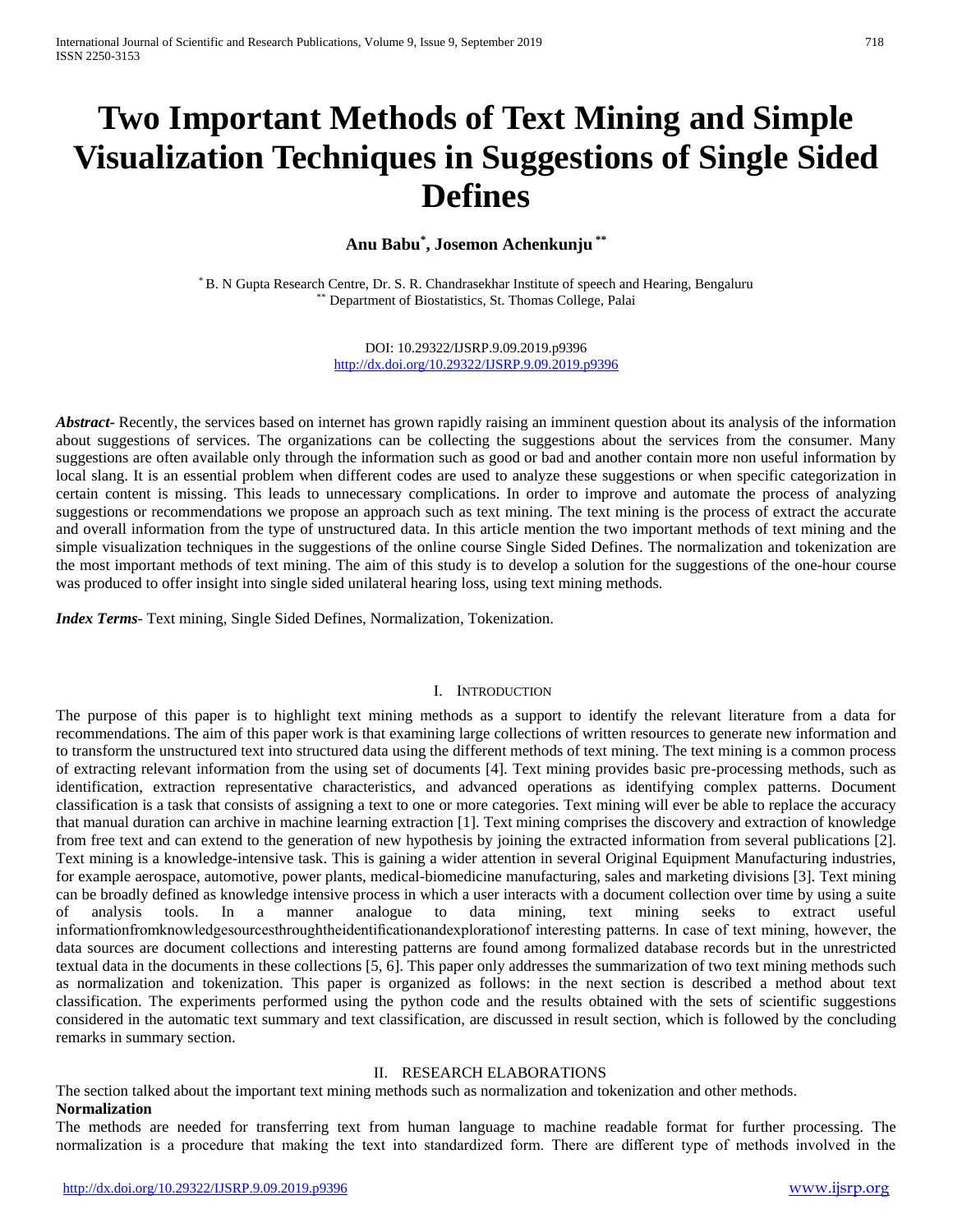normalization procedure of text mining. Firstly, the text can be converted into lower case or upper case. The next method is removed numbers if they are not relevant. To remove the leading and ending space called the white space removal. The next method is to remove stop word using Natural language toolkit (NLTK). The text normalization includes,

#### **1. Convert text to lowercase or uppercase**

The python code for converting text to lowercase or uppercase as follows,  $variable = variable.lower()$  $variable = variable.upper()$ 

# **2. Remove numbers**

Remove numbers if they are not relevant to the analysis. Usually, regular expressions are used to remove numbers  $variable2 = re.sub(variable1)$ 

# print(variable2)

**3. Remove punctuation** It can be used to remove the set of some symbols. variable2=variable1.translate(string.maketrans("",""),string.punctuation) print(variable2)

#### **4. Remove whitespace**

To remove leading and ending space, use the function. strip()

#### **5. Remove stop word**

The stop words are the most common words in a language like the, a, all, is, all. These words do not carry important meaning and are usually removed from texts. It is possible to remove stop word using Natural Language Toolkit or NLTK, a suite of libraries and programs for symbolic and statistical natural language processing. The python code for stop word removal is, variable = set(variable.words(language))

#### **6. Remove sparse terms and particular words**

In some cases, it is necessary to remove sparse terms or particular words from texts. This task can be done using stop words removal techniques considering that any group of words can be chosen as the stop words.

#### **Tokenization**

The tokenization is the process of splitting the given text into smaller pieces called tokens. Words, numbers, punctuation mark and others can be considered as tokens. The python code for tokenization is the function. tokenize()

#### **Stemming**

Stemming is a process of reducing words to their word stem, base or root form. The main two algorithms are Poster stemming algorithm and Lancaster stemming algorithm. The python code for stemming are

first import PorterStemmer

 $variable1 = "change word"$ 

 $variable1 = word\_tokenize(variable1)$ print(stemmer.stem(word)

## **Lemmatization**

The aim of lemmatization, like stemming is to reduce inflectional forms to a common base form. As opposed to stemming, lemmatization does not simply chop off inflections. Instead it uses lexical knowledge bases to get the correct base forms of words. first import WordNetLemmatizer

 $variable1 = "change word"$ 

variable1 = word\_tokenize(variable1)

print(lemmatizer.lemmatize(word))

#### **Part of speech tagging**

Part of speech tagging aims to assign parts of speech to each word of a given text such as nouns, verbs, adjective and others based on its definition and its context.

from textblob import TextBlob

variable1 = example variable2 =  $TextBlob(variable1)$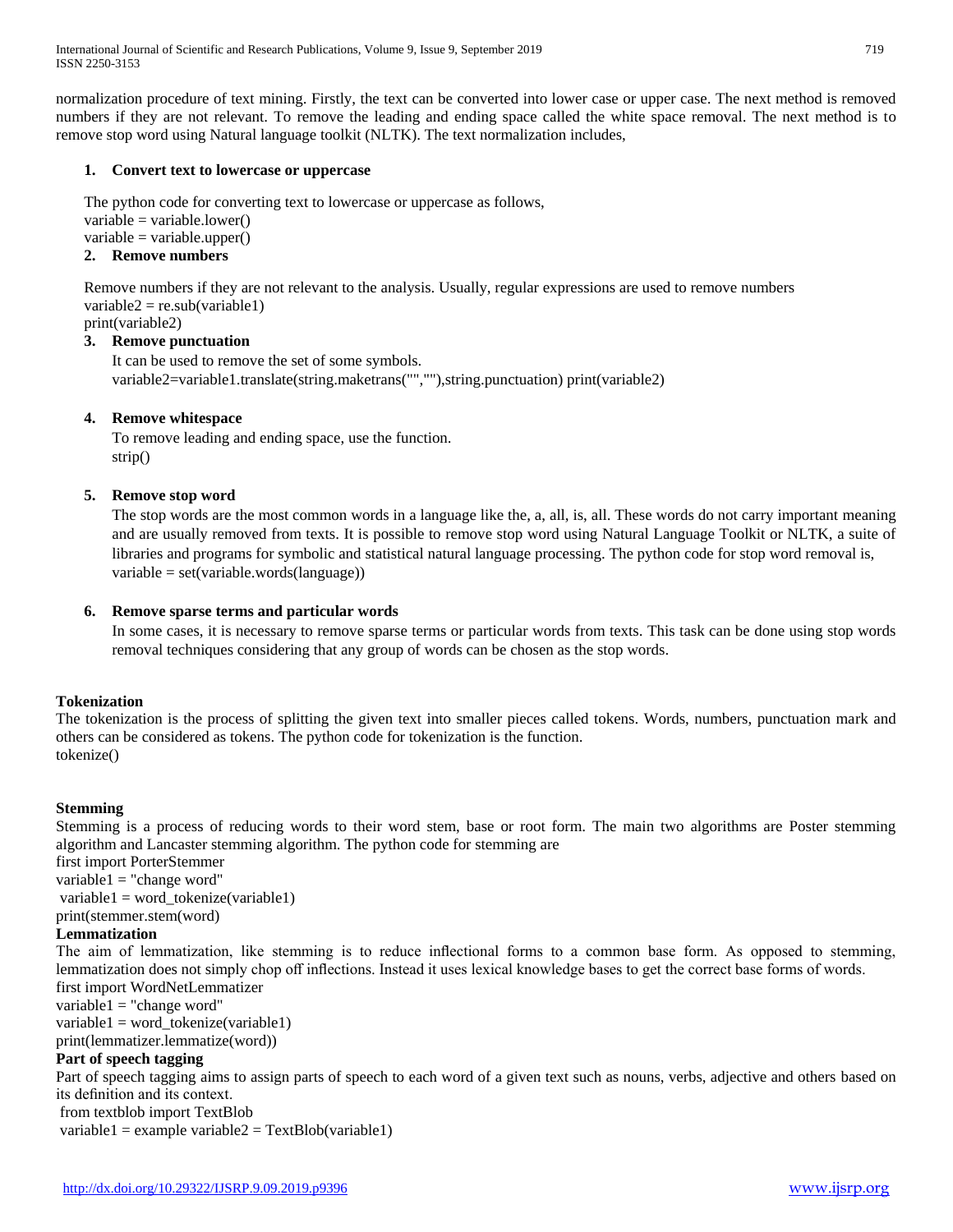International Journal of Scientific and Research Publications, Volume 9, Issue 9, September 2019 720 ISSN 2250-3153

print(variable2.tags

#### **Chunking**

Chunking is a natural language process that identifies constituent parts of sentences and links them to higher order units that have discrete grammatical meanings.

first import TextBlob  $variable1 = example$ variable2 = TextBlob(variable1)

# print(variable2.tags)

## **Named entity recognition**

Named entity recognition aims to find named entities in text and classify them into predefined categories such as names of persons, locations, organisations, times.

first import ne\_chunk  $variable1 = example$ 

print ne\_chunk(post\_tag(word\_tokenize(variable1)))

#### **Coreference resolution**

Pronouns and other referring expressions should be connected to the right individuals. Coreference resolution finds the mentions in a text that refer to the same real-world entity. In python the function is,

StanfordParser()

#### **Collocation extraction**

Collocations are word combinations occurring together more often than would be expected by chance. Collocation examples are break the rules, free time, draw a conclusion, keep in mind and so on. The python code is,

from ICE import CollocationExtractor

 $extraction = CollocationExtractor.with\_collocation\_pipeline(pos\_cheak = False)$ 

print(extractor.get\_collocations\_of\_length(input, length))

#### **Relationship extraction**

Relationship extraction allows obtaining structured information from unstructured sources such as raw text. Strictly stated, it is identifying relations among named entities. For example, from the sentence-Mark and Emily married yesterday, we can extract the information that Mark is Emily's husband [7]. In python we use the function relextract()

#### **Visualization Techniques**

Visualization is the simple and most accurate method for understanding the data. There is different type of visualization techniques are available in the case of text mining. In this paper also includes the simple visualization techniques using python codes. There are 3 types of visualization techniques.

- 1. Network model
- 2. Graphical representations
- 3. Heat map

Moreover, text mining is a one of the simple procedures to analyses the invariable recommendations or suggestions. The normalization and tokenizations are the core methods of the text mining techniques.

#### III. RESULT

This section includes the overall information about methods of text mining and visualization techniques. In this study a secondary dataset is used. The dataset contains 50 participant's suggestions of professional class, Single sided deafness (SSD). Some of the suggestions are in a single sentence and others are in paragraph. The normalization is a procedure that making the text into standardized form. There are different type of methods involved in the normalization procedure of text mining. Firstly, the text can be converted into lower case or upper case. The next method is removed numbers if they are not relevant. To remove the leading and ending space called the white space removal. The next method is to remove stop word using Natural language toolkit (NLTK).

After applying tokenization method suggestions are splits into tokens. All type of characters except space in the suggestions are considered as tokens. Figure 1 shows the result of tokenization method.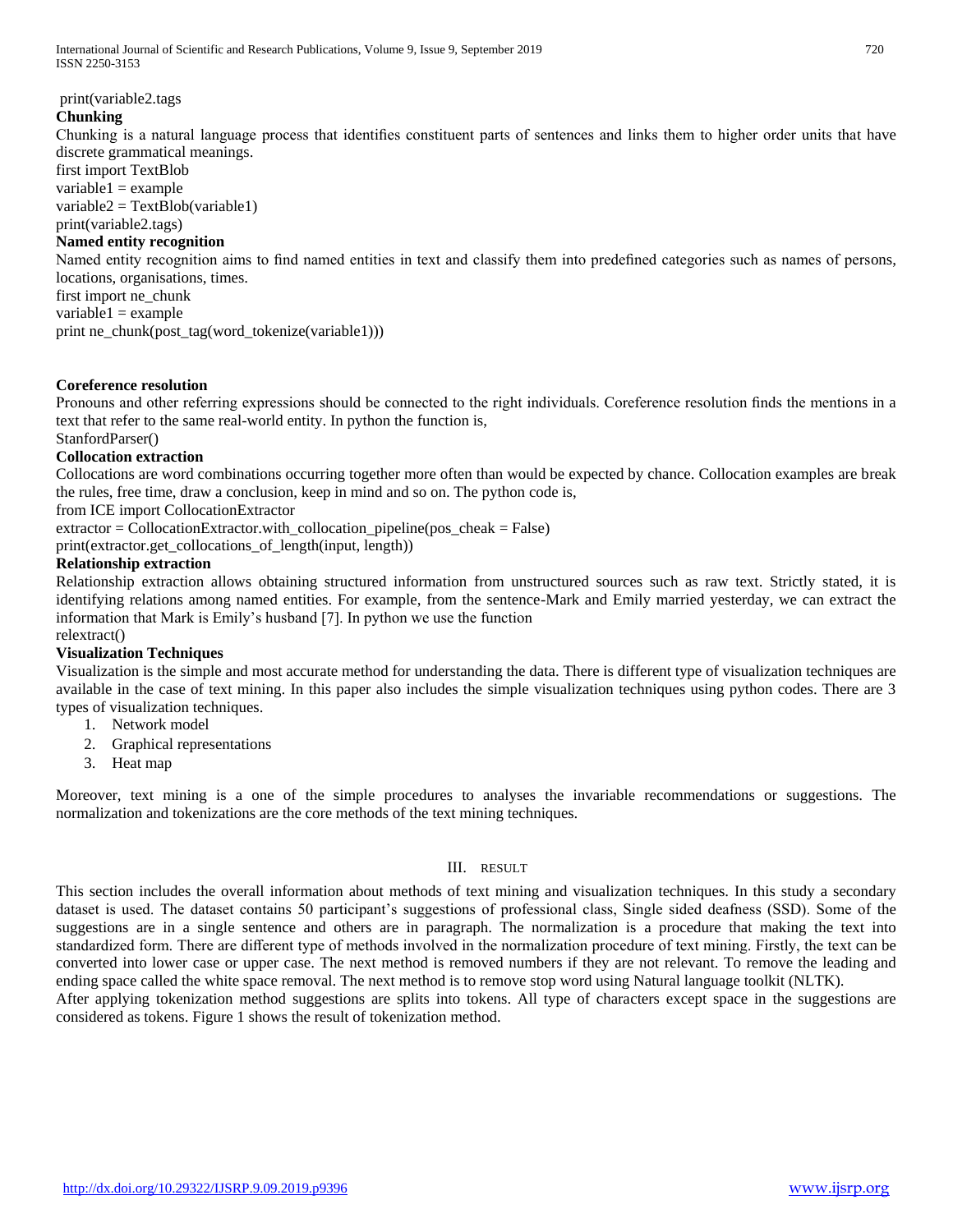

The visualization is the one of the important parts of text mining. The visualization method can useful in easily understand the result. The text data can represent in disparate method of visualization. The network model is the one of the simplest forms of visualization for text mining. The network model can easy to understand for common man. So that in text mining the network model is more preferable. The network model can be used to find the token relationship. The result of network model of connection of tokens are demonstrated in Figure 2.





To draw the graphical representation of the text data, it represents the information about the count of tokens. To select some tokens from the list of tokens and evaluate their count.

IV.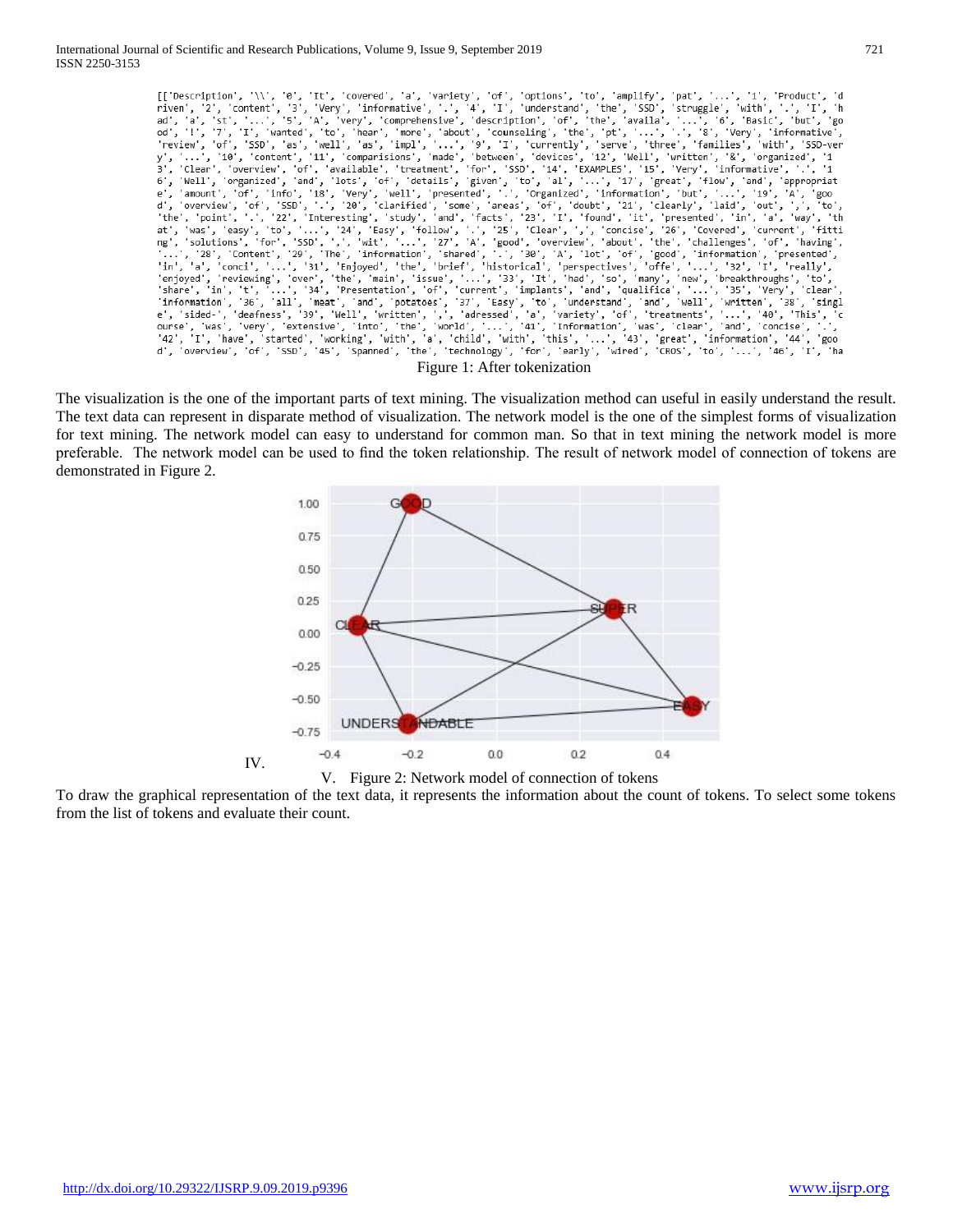VI.



Figure 3: Count of tokens

From Figure, we conclude that, the word good is repeated more than the other words and the words struggle and bad are use only once. The range of occurrence can be proved by take some tokens from the few suggestions and count their number of occurrences.

Another method of visualization technology is the heat map. The heat map is a two-dimensional representation of data by which values are represented by colors.



#### VIII. Figure 4: Heat map

The heat map shows that the token good are more occurring token. but the token clear is less occurring than other of the most occurring tokens. The token understandable is the token that second most token of most occurring. The result shows that better understandable of the text mining methods and visualization techniques.

#### IV. CONCLUSION

This project work is aimed at studying general idea of a text mining and their methods. In this study the suggestion data of SSD are used. The text mining methods are used to analyses suggestions of SSD. From the result, get the idea about the generalization of the